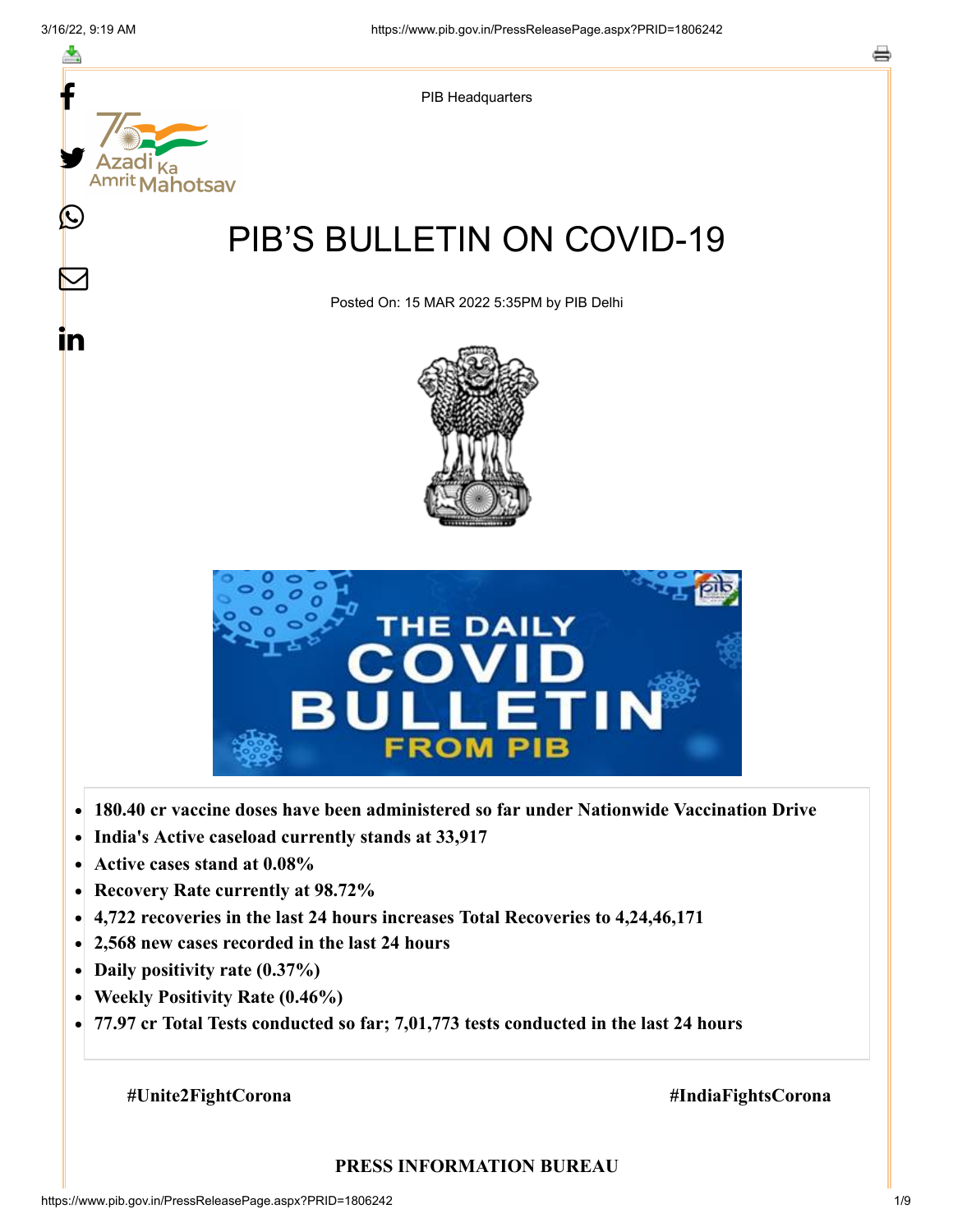f

### **MINISTRY OF INFORMATION & BROADCASTING**

# **GOVERNMENT OF INDIA**

**\*\*\*\*\*** 



**India's Active caseload falls to 33,917 today; stands at 0.08% of India's total Positive Cases**

**2,568 new cases reported in the last 24 hours**

**India's Cumulative COVID-19 Vaccination Coverage exceeds 180.40 Cr**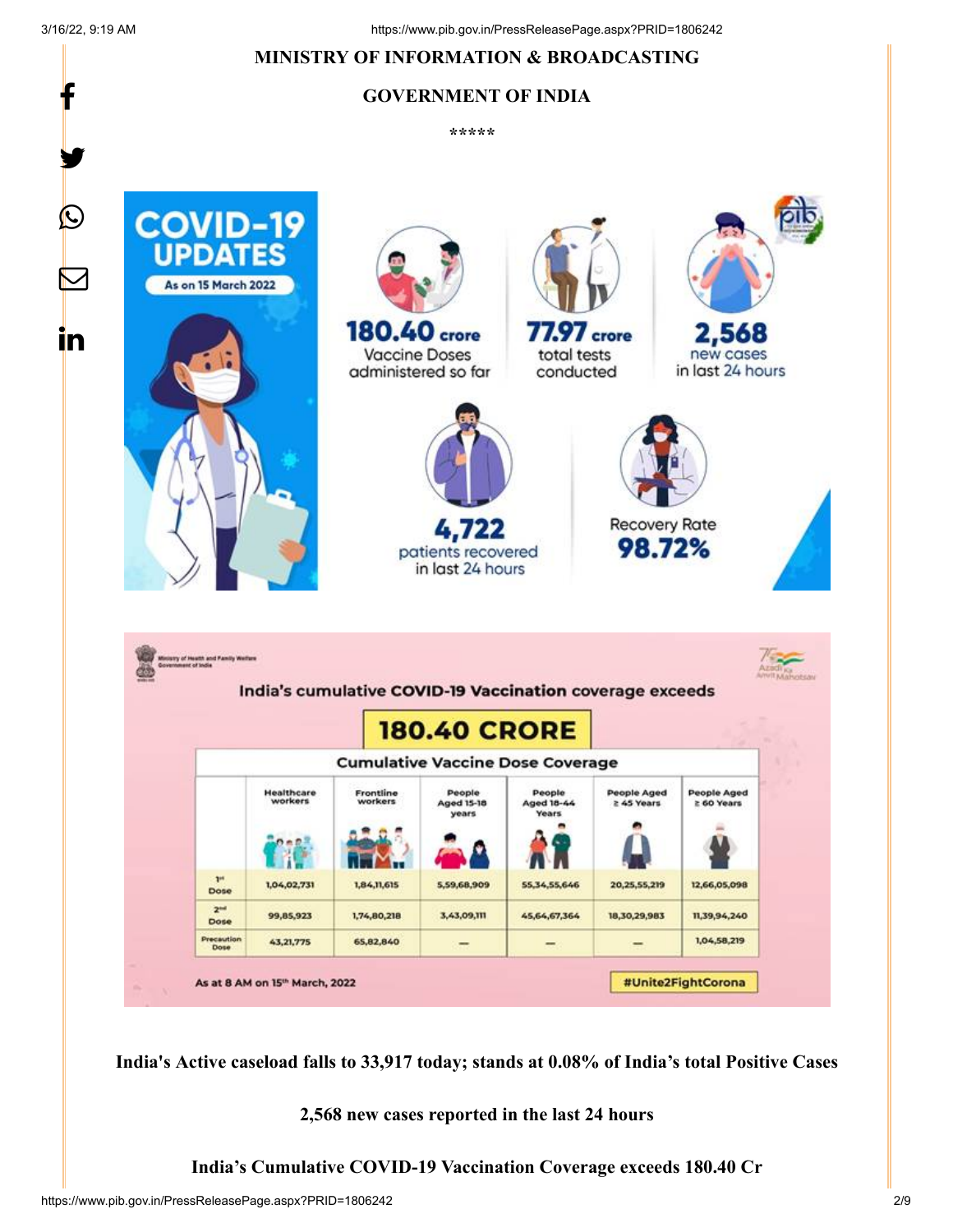

Consequently, India's recovery rate stands at **98.72%. 4,722** patients have recovered in the last 24 hours and the cumulative tally of recovered patients (since the beginning of the pandemic) is now at **4,24,46,171.**

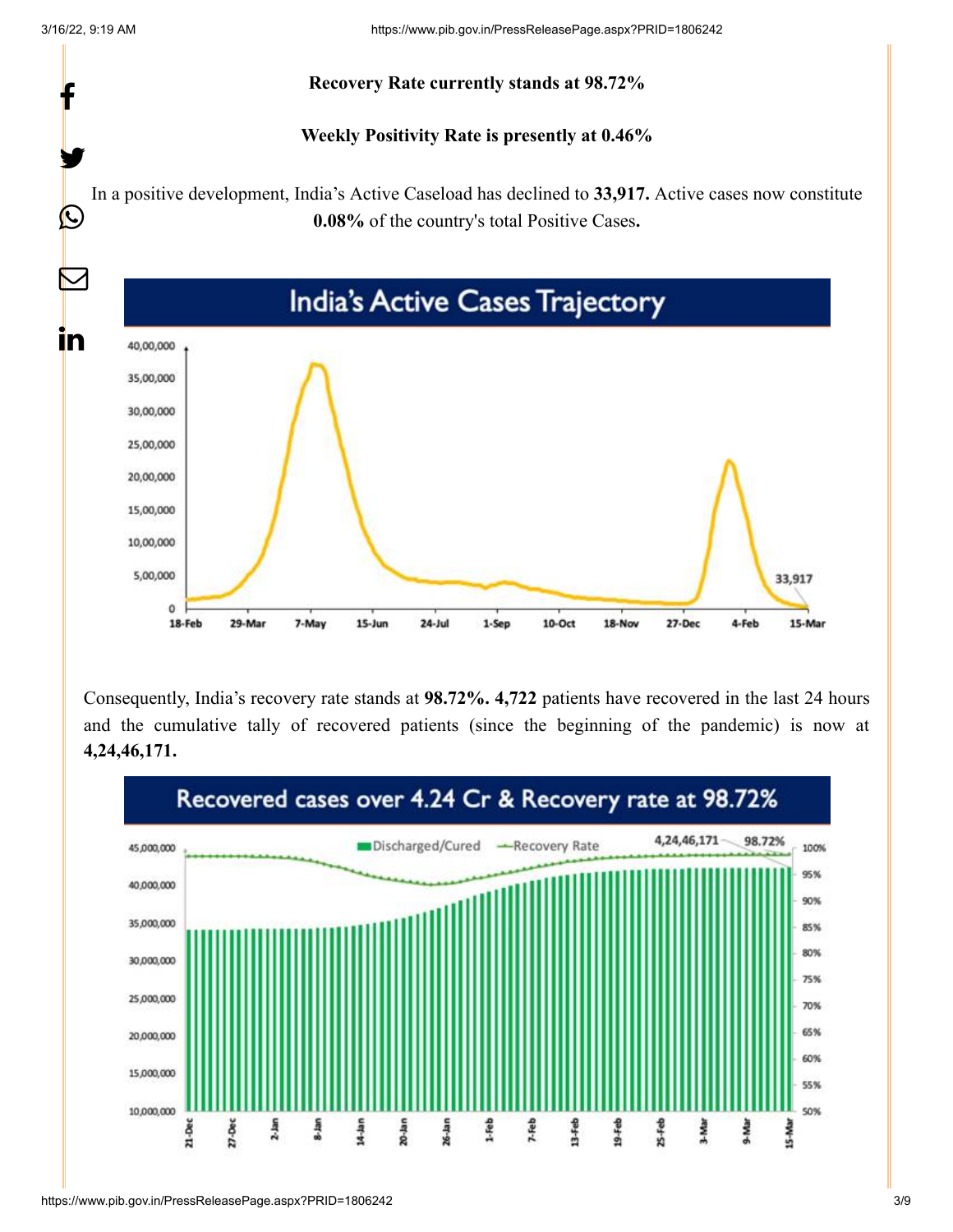**2,568 new cases** were reported in the last 24 hours.



The last 24 hours saw a total of **7,01,773** COVID-19 tests being conducted. India has so far conducted over **77.97 Cr (77,97,54,156**) cumulative tests.

There has been a sustained fall in the weekly and daily Positivity Rates too. **Weekly Positivity Rate** in the country currently **stands at 0.46%** and the **Daily Positivity rate is reported to be 0.37%.**

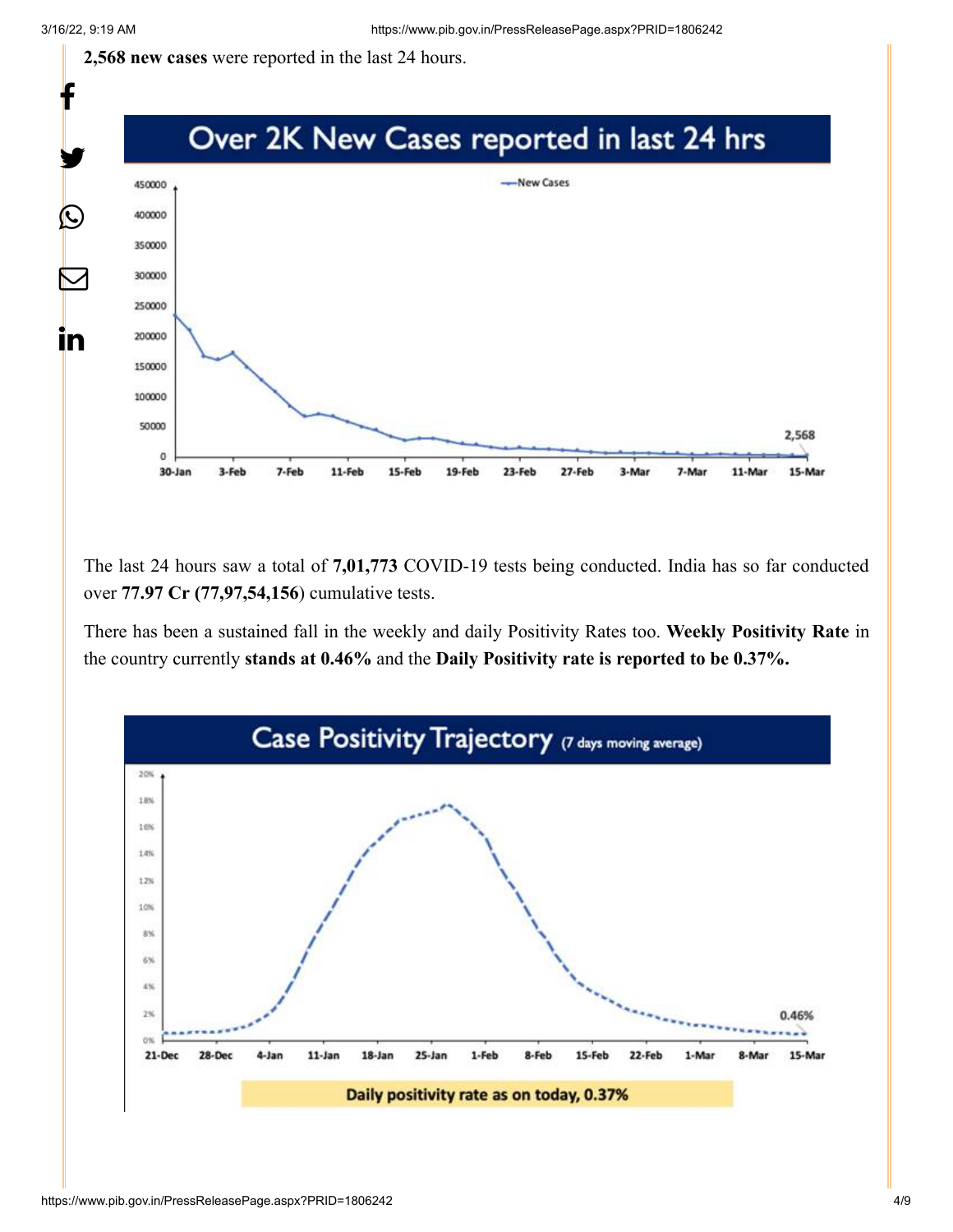V

On the vaccination front, India's COVID-19 vaccination coverage has exceeded **180.40 Cr**  $(1,80,40,28,891)$  as per provisional reports till 7 am today. This has been achieved through 2,11,52,628 sessions. The break-up of the cumulative figure as per the provisional report till 7 am today include:

| <b>Cumulative Vaccine Dose Coverage</b> |                        |                 |  |  |  |  |  |  |
|-----------------------------------------|------------------------|-----------------|--|--|--|--|--|--|
| $\bf \Omega$<br><b>HCWs</b>             | $1st$ Dose             | 1,04,02,731     |  |  |  |  |  |  |
| in                                      | $2nd$ Dose             | 99,85,923       |  |  |  |  |  |  |
|                                         | <b>Precaution Dose</b> | 43, 21, 775     |  |  |  |  |  |  |
| <b>FLWs</b>                             | 1 <sup>st</sup> Dose   | 1,84,11,615     |  |  |  |  |  |  |
|                                         | $2nd$ Dose             | 1,74,80,218     |  |  |  |  |  |  |
|                                         | <b>Precaution Dose</b> | 65,82,840       |  |  |  |  |  |  |
| Age Group 15-18 years                   | $1st$ Dose             | 5,59,68,909     |  |  |  |  |  |  |
|                                         | $2nd$ Dose             | 3,43,09,111     |  |  |  |  |  |  |
| Age Group 18-44 years                   | 1 <sup>st</sup> Dose   | 55, 34, 55, 646 |  |  |  |  |  |  |
|                                         | $2nd$ Dose             | 45,64,67,364    |  |  |  |  |  |  |
| Age Group 45-59 years                   | 1 <sup>st</sup> Dose   | 20, 25, 55, 219 |  |  |  |  |  |  |
|                                         | 2 <sup>nd</sup> Dose   | 18, 30, 29, 983 |  |  |  |  |  |  |
| Over 60 years                           | $1st$ Dose             | 12,66,05,098    |  |  |  |  |  |  |
|                                         | $2nd$ Dose             | 11,39,94,240    |  |  |  |  |  |  |
|                                         | <b>Precaution Dose</b> | 1,04,58,219     |  |  |  |  |  |  |
| Precaution Dose                         |                        | 2,13,62,834     |  |  |  |  |  |  |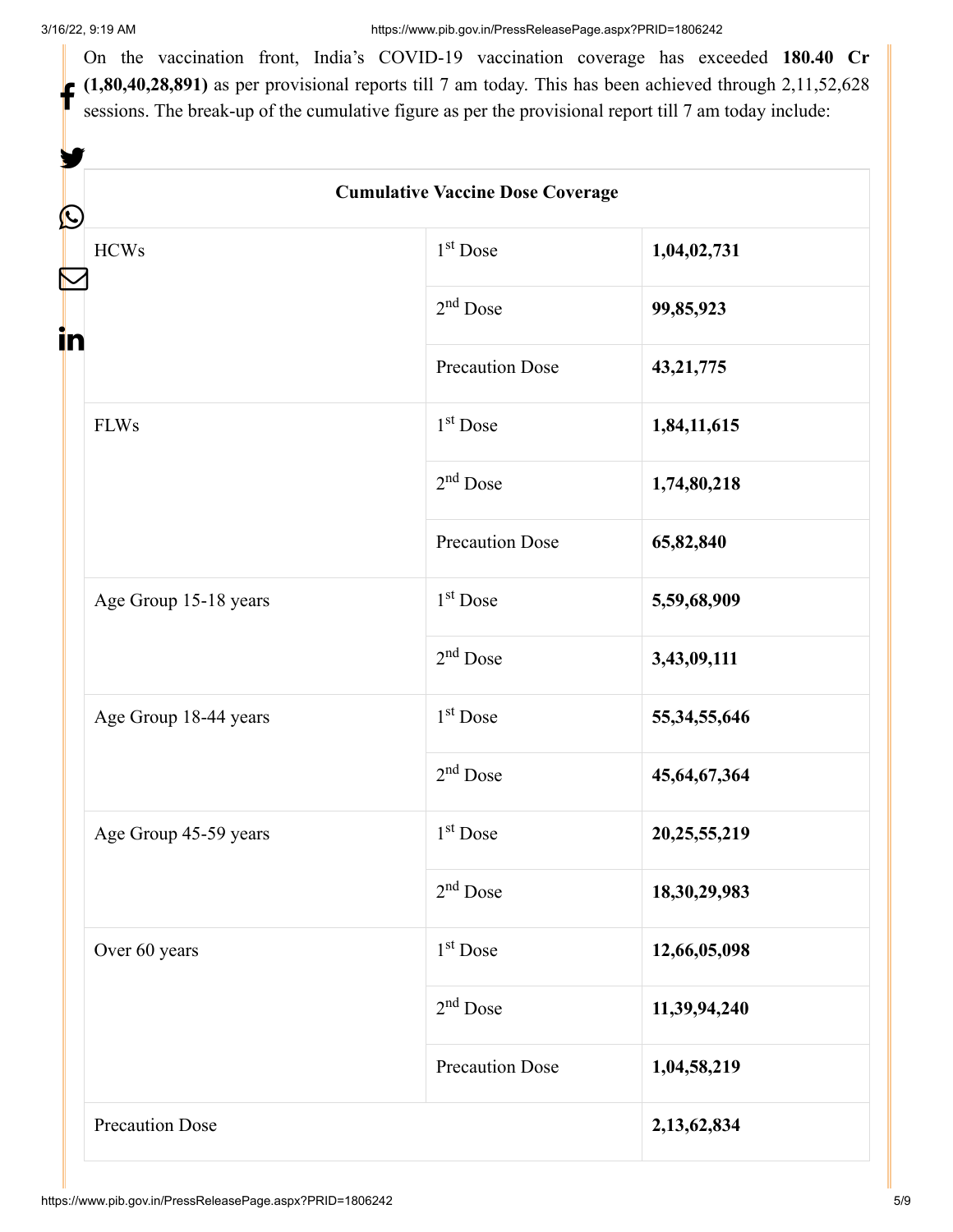f

 $\bigcirc$ 

 $\bm{\nabla}$ 

<u>in</u>

| отаі |
|------|
|------|

Total **1,80,40,28,891**

<https://pib.gov.in/PressReleasePage.aspx?PRID=1806021>

#### **Update on COVID-19 Vaccine Availability in States/UTs**

### **More than 182.84 Crore vaccine doses provided to States/UTs**

**More than 17.30 Crore balance and unutilized vaccine doses still available with States/UTs**

The Union Government is committed to accelerating the pace and expanding the scope of COVID-19 vaccination throughout the country. The nationwide COVID 19 vaccination started on  $16<sup>th</sup>$  January 2021. The new phase of universalization of COVID-19 vaccination commenced from 21<sup>st</sup> June 2021. The vaccination drive has been ramped up through availability of more vaccines, advance visibility of vaccine availability to States and UTs for enabling better planning by them, and streamlining the vaccine supply chain.

As part of the nationwide vaccination drive, Government of India has been supporting the States and UTs by providing them COVID Vaccines free of cost. In the new phase of the universalization of the COVID19 vaccination drive, the Union Government will procure and supply (free of cost) 75% of the vaccines being produced by the vaccine manufacturers in the country to States and UTs.

| <b>VACCINE DOSES</b>     | (As on 15 <sup>th</sup> March 2022) |  |
|--------------------------|-------------------------------------|--|
| <b>SUPPLIED</b>          | 1,82,84,94,230                      |  |
| <b>BALANCE AVAILABLE</b> | 17,30,61,681                        |  |

More than **182.84 crore (1,82,84,94,230)** vaccine doses have been provided to States/UTs so far through Govt. of India (free of cost channel) and through direct state procurement category.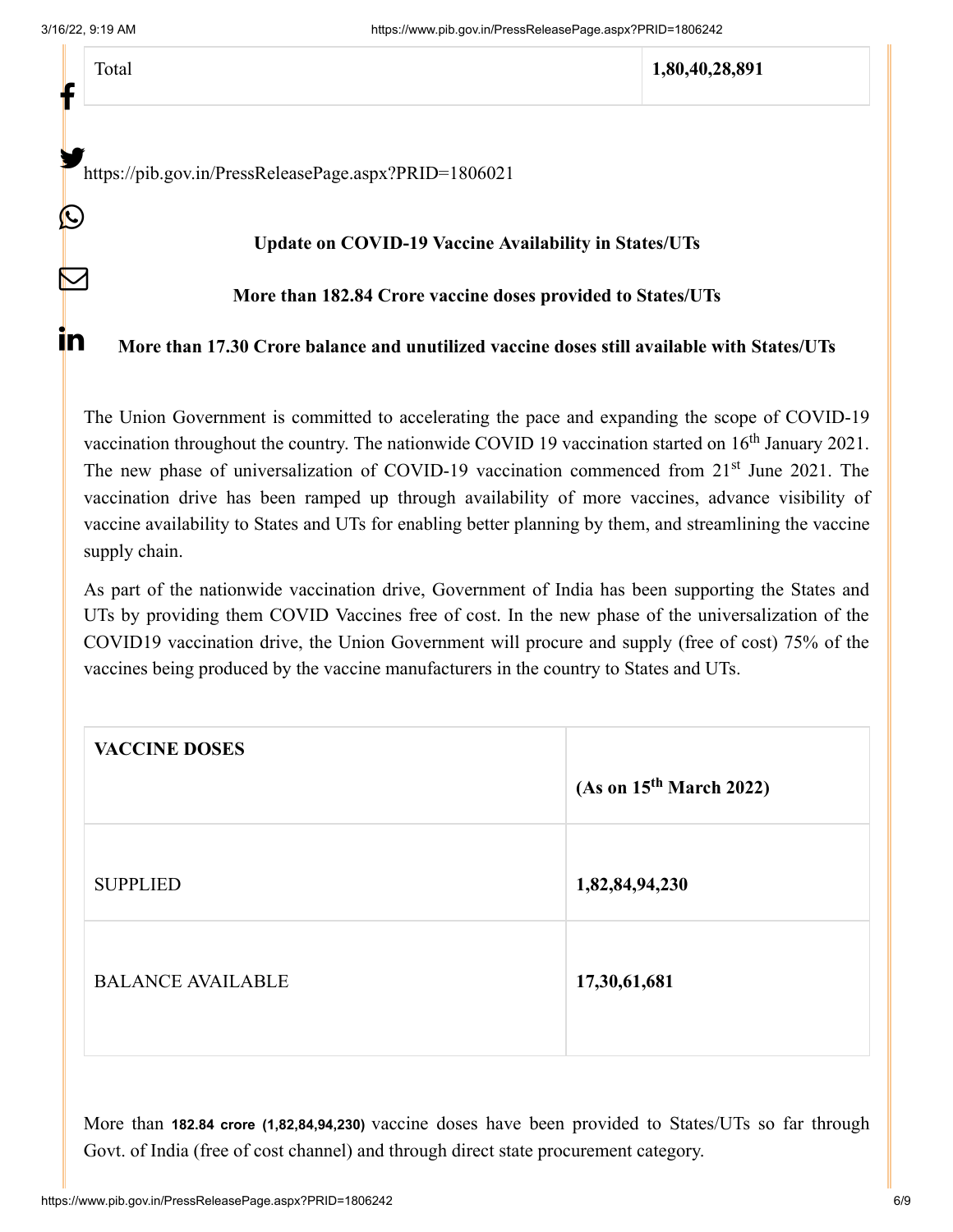C

 $\boldsymbol{\mathsf{K}}$ 

<u>in</u>

More than **17.30 Cr (17,30,61,681)** balance and unutilized COVID Vaccine doses are still available with the States/UTs to be administered. f

<https://pib.gov.in/PressReleasePage.aspx?PRID=1806009>

**COVID19 Vaccination for 12-14 yrs cohort to begin from tomorrow, National Vaccination Day, in all States/UTs**

**Free-of-Cost vaccination for 12-14 yrs age Group to begin in Govt COVID Vaccination Centers**

**States/UTs to ensure only those above 12 years are administered COVID19 Vaccine**

**Adequate vaccines available; Proactively cover Vulnerable Population above 60 yrs of age**

Free of cost COVID19 vaccination for all beneficiaries of 12-14 age group will begin from tomorrow (16<sup>th</sup> March 2022), National Vaccination Day, at all Government COVID Vaccination Centers. The COVID19 vaccine to be administered would be Corbevax manufactured by Biological E. Limited, Hyderabad. This can be through online registration (beginning 9 am on 16<sup>th</sup> March 2022) or through onsite walk-in. This was reiterated by Union Health Secretary, Shri Rajesh Bhushan in a meeting through video conference (VC) today with all States and UTs.

This follows the decision of Union Government to start COVID19 vaccination for 12-13 yr and 13-14 yr age groups (those born in 2008, 2009 and 2010. i.e. those who are already above 12 years of age) from 16th March 2022. Additionally, all above 60 years of age are now eligible for Precaution Dose from tomorrow, as the condition of comorbidity for this age group has been removed. The Precaution Dose (same as the previous two doses) is to be administered after 9 months (36 weeks) after the date of second vaccination. Detailed instructions and Operational Guidelines have been sent to States and UTs in this regard.

States were advised to ensure that only those who have attained the age of 12 years on the date of vaccination are vaccinated against COVID19; if the beneficiary is registered but not attained the age of 12 years on the date of vaccination, COVID19 vaccine is not to be given**.** Vaccinators and vaccination teams need to be trained to ensure that particularly for 12-14 years age group there is no mixing of vaccines. States were advised to organize dedicated vaccination sessions through earmarked COVID-19 Vaccination Centers for vaccination of 12-14 years' age-group to avoid mixing with other vaccines.

| <b>Age Group</b>                                                                                      | Vaccine to be used  |  |  |  |
|-------------------------------------------------------------------------------------------------------|---------------------|--|--|--|
| 12-14 years (All beneficiaries born in year 2008, 2009, Corbevax (at Govt. CVCs), 2 doses at<br>2010) | interval of 28 days |  |  |  |

### **Vaccines that can be used in different age groups**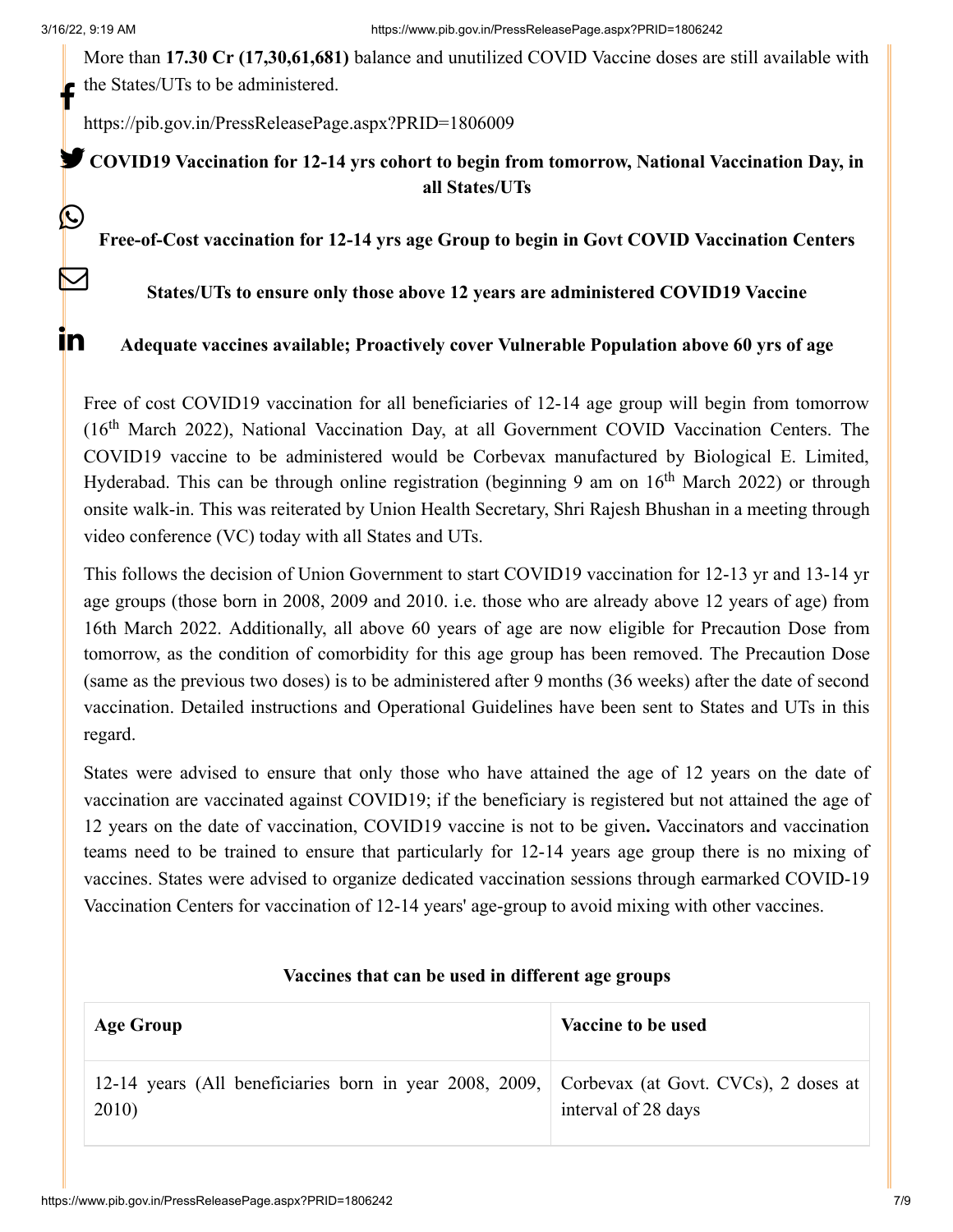|  | $14-18$ years | Covaxin (at Govt. CVCs and Pvt.<br>CVCs |  |  |  |
|--|---------------|-----------------------------------------|--|--|--|
|  |               |                                         |  |  |  |

States/UTs were informed that at present the age of beneficiary in CoWIN is being filtered based on Year of Birth. The responsibility for verification of age (12 years) will lie with the vaccinator/verifier at the I Birth. The responsibility for vertification of age (12 years) will he with the vaccinator/vertifier at the line of vaccination for the first few days as the provision for recording the exact Date of Birth in Co-WIN portal is under process. Once implemented, the system, by default, will not allow registration of **below**  $\frac{1}{2}$  **beneficiaries** who are not of the recommended age.  $\boldsymbol{\mathcal{O}}$ 

Underscoring slow pace of vaccination among the vulnerable groups, States were urged to ensure that all those above 60 years of age are covered with both doses of COVID19 vaccine. Regular reviews to be conducted at District & Block levels to ensure coverage of eligible beneficiaries.

Sates were also advised to ensure judicious utilization of available COVID19 vaccines. As per earlier guidelines, States can replace those that are due for expiry and also replace them from one district within the State to another to ensure that vaccines are not wasted.

cr. Manohar Agnani, Addl.Secy (Health) and other senior officers of Union Health Ministry were present in the virtual meeting along with Health Secretary and NHM Mission Directors and other officials from States/UTs.

<https://www.pib.gov.in/PressReleasePage.aspx?PRID=1806104>

## **TWEET LINKS**

COVID-19 Testing Update. For more details visit: <https://t.co/dI1pqwfJH7> [@MoHFW\\_INDIA](https://twitter.com/MoHFW_INDIA?ref_src=twsrc%5Etfw) [@DeptHealthRes](https://twitter.com/DeptHealthRes?ref_src=twsrc%5Etfw) [@PIB\\_India](https://twitter.com/PIB_India?ref_src=twsrc%5Etfw) [@mygovindia](https://twitter.com/mygovindia?ref_src=twsrc%5Etfw) [@COVIDNewsByMIB](https://twitter.com/COVIDNewsByMIB?ref_src=twsrc%5Etfw) [#ICMRFIGHTSCOVID19](https://twitter.com/hashtag/ICMRFIGHTSCOVID19?src=hash&ref_src=twsrc%5Etfw) [#IndiaFightsCOVID19](https://twitter.com/hashtag/IndiaFightsCOVID19?src=hash&ref_src=twsrc%5Etfw) [#CoronaUpdatesInIndia](https://twitter.com/hashtag/CoronaUpdatesInIndia?src=hash&ref_src=twsrc%5Etfw) [#COVID19](https://twitter.com/hashtag/COVID19?src=hash&ref_src=twsrc%5Etfw) [#Unite2FightCorona](https://twitter.com/hashtag/Unite2FightCorona?src=hash&ref_src=twsrc%5Etfw) [pic.twitter.com/1k021VOo5j](https://t.co/1k021VOo5j)

— ICMR (@ICMRDELHI) [March 15, 2022](https://twitter.com/ICMRDELHI/status/1503568678058872832?ref_src=twsrc%5Etfw)

[#LargestVaccineDrive](https://twitter.com/hashtag/LargestVaccineDrive?src=hash&ref_src=twsrc%5Etfw)[#Unite2FightCorona](https://twitter.com/hashtag/Unite2FightCorona?src=hash&ref_src=twsrc%5Etfw) [pic.twitter.com/W9PvJQX4bA](https://t.co/W9PvJQX4bA)

— Ministry of Health (@MoHFW\_INDIA) [March 15, 2022](https://twitter.com/MoHFW_INDIA/status/1503641557312106498?ref_src=twsrc%5Etfw)

**\*\*\*\***